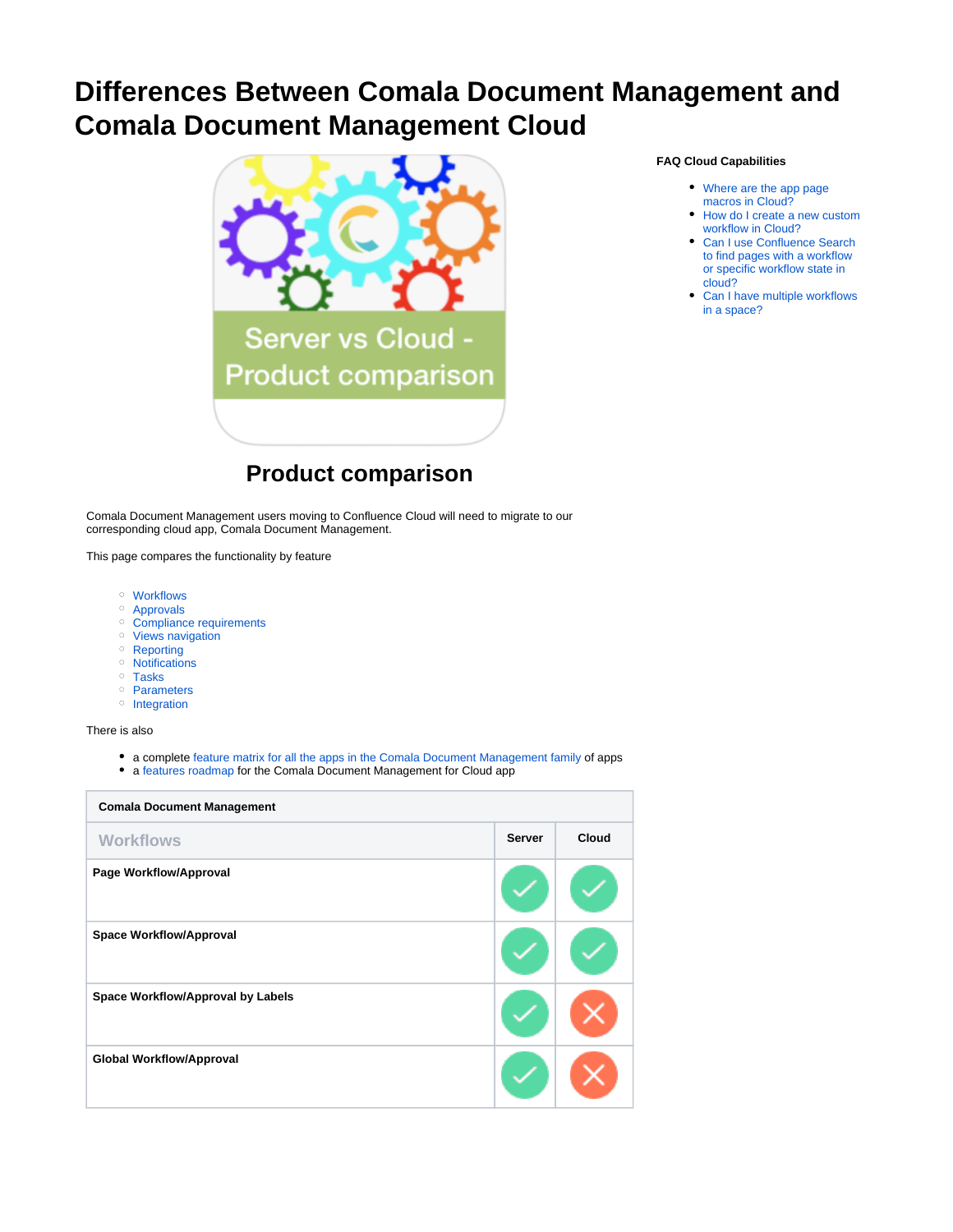<span id="page-1-2"></span><span id="page-1-1"></span><span id="page-1-0"></span>

| <b>Custom workflows</b><br>Ability to create custom workflows, including custom states and transitions                                                                                       |        |                                                                          |
|----------------------------------------------------------------------------------------------------------------------------------------------------------------------------------------------|--------|--------------------------------------------------------------------------|
| <b>Workflows Exchange</b>                                                                                                                                                                    |        |                                                                          |
| Import workflows from a repository.                                                                                                                                                          |        |                                                                          |
| <b>Workflow Builder</b>                                                                                                                                                                      |        |                                                                          |
| Modify your workflows using our graphical Workflow Builder.                                                                                                                                  |        |                                                                          |
| <b>Custom Triggers</b>                                                                                                                                                                       |        |                                                                          |
| <b>Approvals</b>                                                                                                                                                                             | Server | Cloud                                                                    |
| <b>Approvals</b>                                                                                                                                                                             |        |                                                                          |
| <b>Minimum reviewers</b>                                                                                                                                                                     |        |                                                                          |
| Set how many reviewers are needed to complete the approval.                                                                                                                                  |        |                                                                          |
| <b>Limit reviewers</b>                                                                                                                                                                       |        |                                                                          |
| Only user(s) and/or group(s) that can be assigned to a review and will be<br>able to review the approval. It can be forced to have all the user(s) and/or<br>group(s) to review the content. |        | Different<br>range of<br>functionality to<br>limit reviewers<br>in Cloud |
| <b>Exclude reviewers</b>                                                                                                                                                                     |        |                                                                          |
| User(s) and/or group(s) that cannot review the approval but could still add<br>reviewers to the approval.                                                                                    |        |                                                                          |
| <b>Limit assigners</b>                                                                                                                                                                       |        |                                                                          |
| User(s) and/or group(s) that can assign the review. I.e., limit who can<br>assign users in an approval.                                                                                      |        |                                                                          |
| <b>Custom buttons labels</b>                                                                                                                                                                 |        |                                                                          |
| Custom approve/reject button captions                                                                                                                                                        |        |                                                                          |
| <b>Compliance requirements</b>                                                                                                                                                               | Server | Cloud                                                                    |
| <b>Approval E-signatures</b>                                                                                                                                                                 |        |                                                                          |
| Reviewers need their user/email and password to sign-off.                                                                                                                                    |        |                                                                          |
| (Cloud support for this feature is limited to OTP using a third party app)                                                                                                                   |        |                                                                          |
| <b>Confluence audit logging</b>                                                                                                                                                              |        |                                                                          |
| Full audit trail of key events (e.g., changes to configuration, templates,<br>parameters, etc.) in the Confluence Audit Log.                                                                 |        |                                                                          |
| <b>Views navigation</b>                                                                                                                                                                      | Server | Cloud                                                                    |
| Draft and published views                                                                                                                                                                    |        |                                                                          |
| Users can browse the work-in-progress version or the last approved version<br>of a page                                                                                                      |        |                                                                          |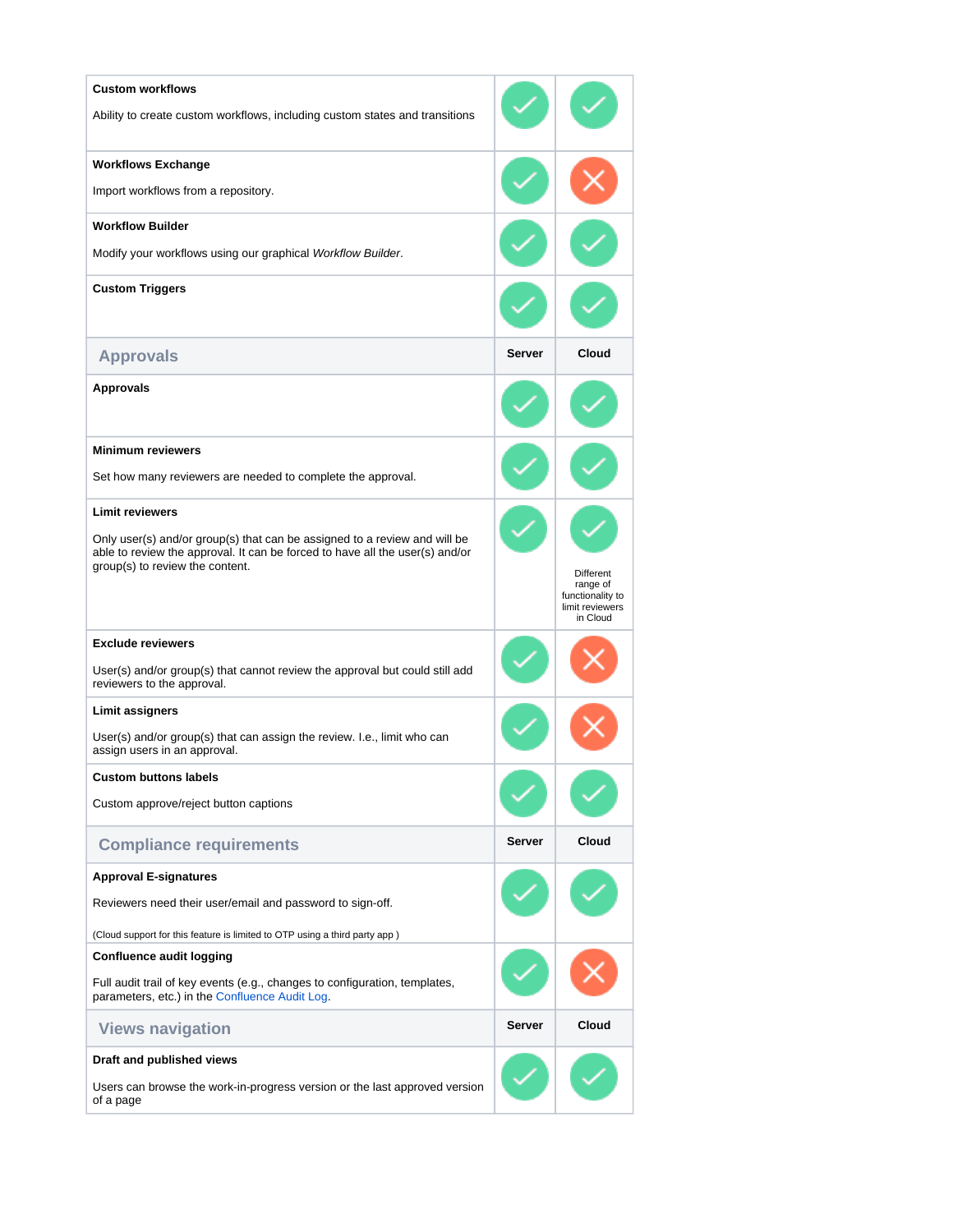<span id="page-2-3"></span><span id="page-2-2"></span><span id="page-2-1"></span><span id="page-2-0"></span>

| <b>Draft restriction</b>                                                                                                                 |               |                                                                                     |
|------------------------------------------------------------------------------------------------------------------------------------------|---------------|-------------------------------------------------------------------------------------|
| Work-in-progress versions of pages can be restricted to users and/or groups                                                              |               |                                                                                     |
| <b>Reporting</b>                                                                                                                         | <b>Server</b> | Cloud                                                                               |
| Page activity, space and user reports                                                                                                    |               | No user<br>reports in<br>Cloud<br>Page Activity<br>in Cloud is Wo<br>rkflow History |
| <b>CQL advanced searches</b>                                                                                                             |               |                                                                                     |
| Integration with the advanced CQL search capabilities of Confluence.                                                                     |               |                                                                                     |
| <b>Notifications</b>                                                                                                                     | <b>Server</b> | Cloud                                                                               |
| <b>Email notifications</b>                                                                                                               |               |                                                                                     |
| <b>Workbox notifications</b>                                                                                                             |               |                                                                                     |
| (Note: Confluence does not provide an API for cloud notifications)                                                                       |               |                                                                                     |
| <b>Custom notifications</b>                                                                                                              |               |                                                                                     |
| Email, page messages, etc.                                                                                                               |               |                                                                                     |
| <b>Tasks</b>                                                                                                                             | <b>Server</b> | Cloud                                                                               |
| <b>Workflow tasks</b>                                                                                                                    |               |                                                                                     |
| <b>Parameters</b>                                                                                                                        | Server        | Cloud                                                                               |
| <b>Custom workflow parameters</b><br>Custom specified parameters, which values are editable and can be<br>referenced from the workflows. |               |                                                                                     |
| Space parameters<br>Parameters with a default value specified at space level                                                             |               |                                                                                     |
|                                                                                                                                          | Custom        | Reviewers and<br>due date                                                           |
| <b>States</b>                                                                                                                            | <b>Server</b> | Cloud                                                                               |
| <b>Add States</b>                                                                                                                        |               |                                                                                     |
| <b>Modify State Names</b>                                                                                                                |               |                                                                                     |
| <b>Modify State Colours</b>                                                                                                              |               |                                                                                     |
| Use colors to indicate important states, show rejected pages, specific<br>approval roles                                                 |               |                                                                                     |